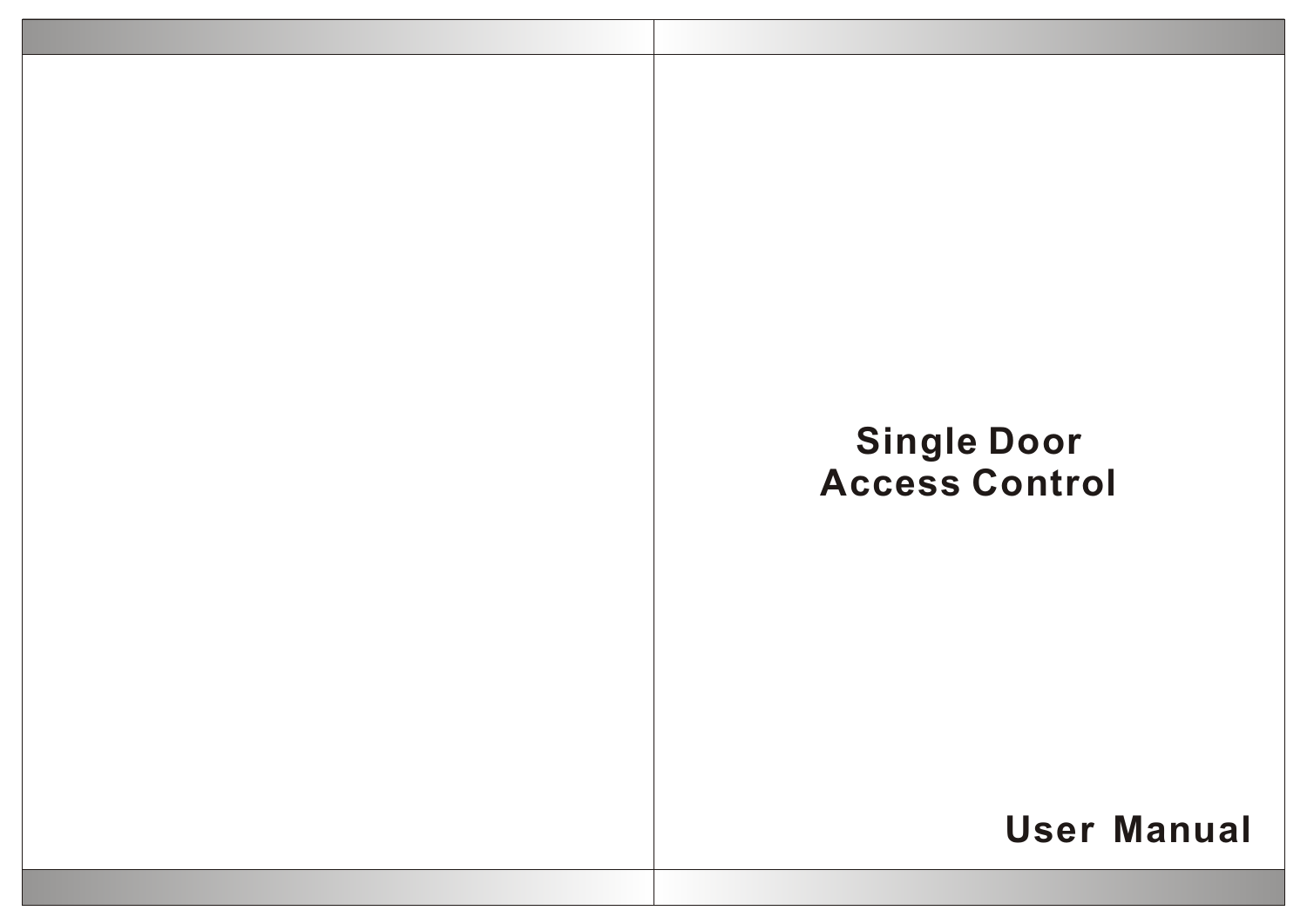| <b>Catalog</b> |
|----------------|
|----------------|

| <b>Operation instruction</b>                                               |  |
|----------------------------------------------------------------------------|--|
| <b>Enter Program mode</b>                                                  |  |
| <b>Function setup</b>                                                      |  |
| The exit key<br>The doorbell key                                           |  |
| <b>Modify card password</b>                                                |  |
| <b>Restore to factory default setting</b>                                  |  |
| <b>Operation example</b>                                                   |  |
| <b>Setting Program password "789000"</b>                                   |  |
| Continuously presenting cards to register                                  |  |
| Continuously register 2 cards "0088" "0099"                                |  |
| Delete cards according the card number                                     |  |
| Setup the opening mode as presenting cards                                 |  |
| Setup the opening password as "147258"                                     |  |
| Setting new password "888999" in Card and<br>Password Mode                 |  |
| <b>Special cases</b>                                                       |  |
| <b>External readers</b>                                                    |  |
| <b>Light change indication</b>                                             |  |
| Normal open/close under special conditions                                 |  |
| Only the card can open the door, or only the<br>password can open the door |  |
| $\bullet\,$ Faults judgment                                                |  |
| <b>Cards cannot open the door</b>                                          |  |
| No response after presenting the card                                      |  |
| No key response                                                            |  |
| <b>Wiring instruction</b>                                                  |  |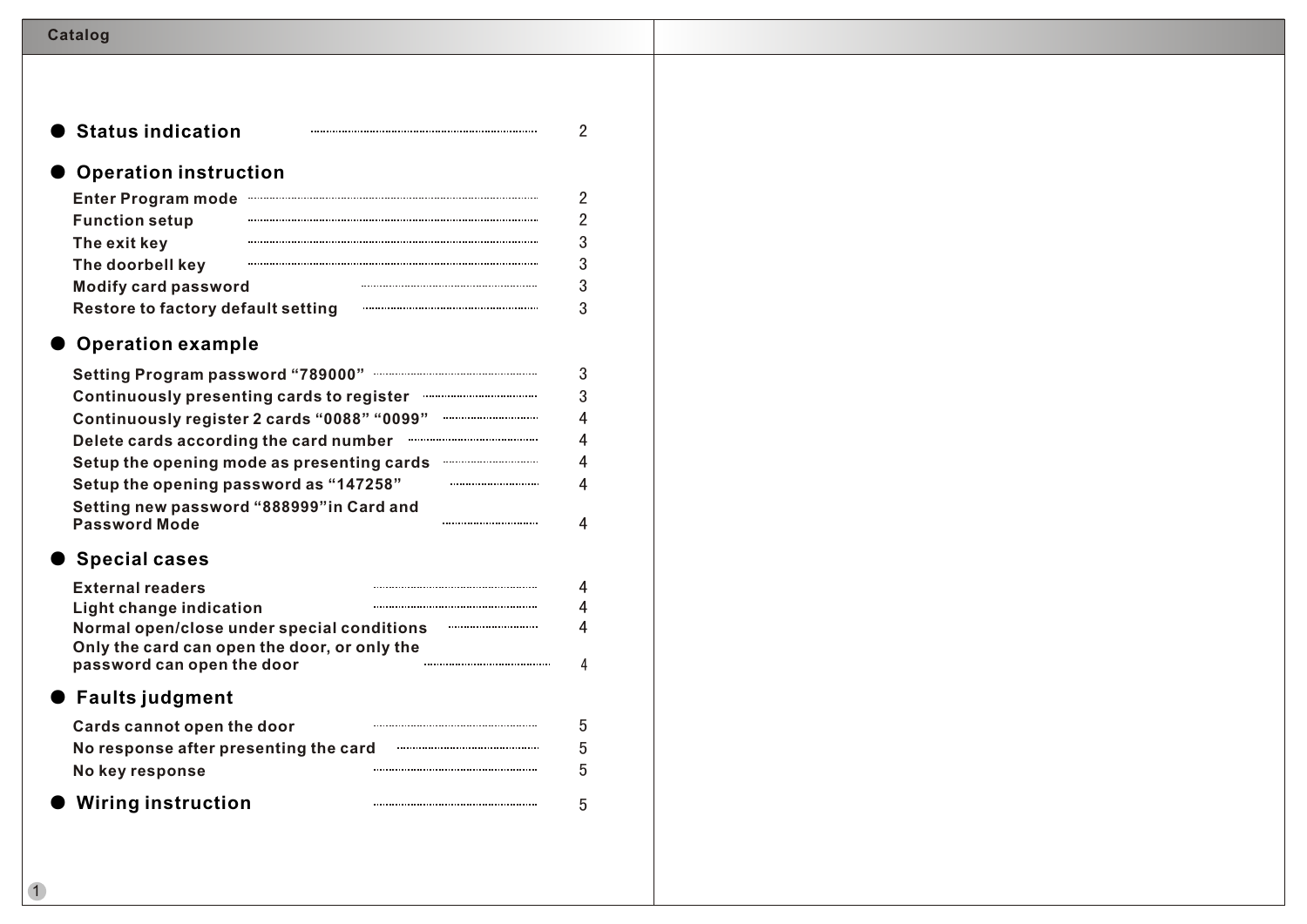# **Faults Judgment**

### **1. Cards cannot open the door**

 Making sounds but the green light is off, please check the card is registered or not. Making sounds but the green light and the red light flash at interval. Check the Opening Mode Status. Making sounds and the green light is on, Check wire connection

**2. No response after presenting the card**

① Check the card format, or whether the card has been damaged.

② Check the opening mode

 In Password Mode, there will be no reader function and no response after presenting cards. ③ Check light indication

 When the red light is off and the green light on, it is door open status. There will be no response after presenting cards.

# **3. No key response**

Check the indication light

 When the red light is off and the green light on, it is door open status. There will be no key response.

# **Wiring instruction**

### **7-pin wire**

| Purple       | <b>OPEN</b> |          | exit button |
|--------------|-------------|----------|-------------|
| <b>Black</b> | <b>GND</b>  |          |             |
| Red          | $+12V$      |          |             |
| White        | D1          | external |             |
| Green        | D0          | reader   |             |
| <b>Blue</b>  | LED         |          |             |
| Yellow       | <b>BEEP</b> |          |             |

### **5-pin wire**

| Red          | $+12V$     |                        |  |
|--------------|------------|------------------------|--|
|              |            | power                  |  |
| <b>Black</b> | <b>GND</b> |                        |  |
| Grey         | <b>NC</b>  |                        |  |
| <b>Black</b> | COM        | relay signal<br>output |  |
| <b>Brown</b> | <b>NO</b>  |                        |  |

# **2-pin wire**

| Yellow      | doorbell |
|-------------|----------|
| <b>Blue</b> |          |

| Instruction                                                     | <b>Red light</b>                                | Green light                              | <b>Buzzer</b>                                   |
|-----------------------------------------------------------------|-------------------------------------------------|------------------------------------------|-------------------------------------------------|
| Working                                                         | On                                              |                                          |                                                 |
| Program mode                                                    |                                                 | flash                                    |                                                 |
| Program mode sub-menu                                           |                                                 | On                                       |                                                 |
| <b>Presenting unregistered</b><br>card                          | On                                              |                                          | Make long sound "di"                            |
| <b>Presenting registered</b><br>card& door open                 |                                                 | 'On' time be identical<br>with door open | <b>Presenting registered</b><br>card& door open |
| After Presenting the card<br>and need to input the<br>passwords | Red light and green light are at interval flash |                                          | Make two short sound<br>"di di"                 |
| Card and password mode Flash every 0.5 second                   |                                                 |                                          |                                                 |
| Password mode                                                   | Flash every 1 second                            |                                          |                                                 |
| keyboard                                                        |                                                 |                                          | <b>Making one short</b><br>sound "di"           |
| <b>Successful Setting</b>                                       |                                                 |                                          | <b>Making two short</b><br>sound "di di"        |
| <b>Failure Setting</b>                                          |                                                 |                                          | Making a long<br>sound "di"                     |
| <b>Invalid inputting</b>                                        |                                                 |                                          | Making a long<br>sound "di"                     |
| Alarm                                                           |                                                 |                                          | <b>Continuous sound</b><br>"di di di di"        |

# **Status Indication**

## **Operation Instruction**

### **1. Enter Program mode**

Press 'ENT"  $\overline{4}$  times  $\rightarrow$  input password "123456"  $\rightarrow$  press "ENT" to save (enter the program mode successfully)

Note: ①"123456" is default password.

 ② If entering the program mode successfully, the buzzer will make two short sound "di di", otherwise, make a long sound "di".

**2. Function setup (All the following steps should begin with Entering Program Mode) (1) Key "0": modify program password**

Press "0"  $\rightarrow$  input new password  $\rightarrow$  press "ENT"  $\rightarrow$  input the new password again  $\rightarrow$  press "ENT"  $\rightarrow$  press "9" to exit.

- Note: ① If add successfully, the buzzer will make two short sound "di di", otherwise, make a long sound "di".
	- ② The password is 6-digits one.

# **(2) Key "1": register cards in continuous way**

press "1"  $\rightarrow$  continuously presenting the unregistered card  $\rightarrow$  press "ENT" to confirm  $\rightarrow$  press "9" to exit.

- Note: ① The system will give a number to each card. The original password is "888888". Such password can only be used for Card and Password Mode.
	- ② If there is no card in the system, the card number will start from "0001" and increase gradually. The largest number cannot exceed "6399". If the registered already exist, the number will increase from the number of previous registered cards (including the deleted cards).
- ③ If add successfully, the buzzer will make two short sound "di di", otherwise, make a long  $\mathsf{S}$  sound "di".  $\qquad \qquad \qquad \qquad \qquad \mathsf{S}$